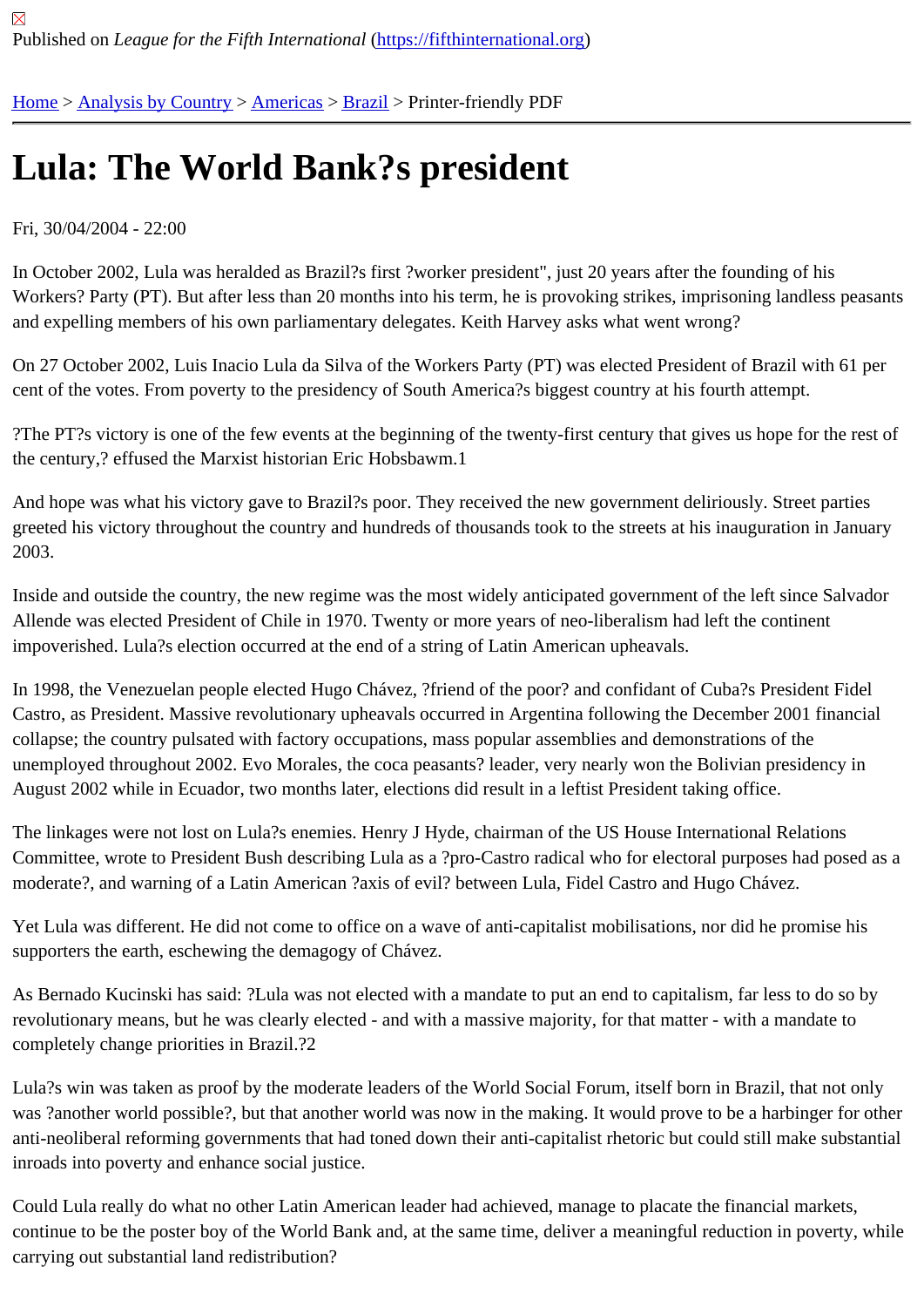#### **From centrism to reformism**

In February 1980, the PT was launched with only about 300 activists. Today, it has about 600,000 members; from propaganda group under a military dictatorship to ruling party in a bourgeois democracy in 22 years.

When it was founded, the PT brought together a group of diverse activists: key leaders and rank and file activists of the new trade union federation, the CUT; members of the anti-dictatorship committees; and Catholic grassroots radicals. They were united, however, in seeking to build a party that was independent of the existing bosses? and landlords? parties; in short, a party of the workers and poor.

One early PT document summarised the mixture of influences and ideologies that were built into the foundations of PT:

?We are in fact a synthesis of libertarian cultures, united in our diversity. Different currents of democratic and revolutionary thought - Social Christianity, various Marxisms, non-Marxist socialisms, democratic radicalism, secular theories of revolutionary action, etc. - joined together to create the PT... The ideology of the party does not unilaterally express any of these sources.?

During its first decade, before a defining commitment to electoralism took hold of the party, the different competing strands struggled to give the PT political and organisational direction. As we said in 1994:

?At its foundation, and in its early years, the loose coalition of radical commitment to revolutionary change and amorphous programme marked out the PT as a centrist party, that is, one that hovered between reformism and revolution, eclectically combining aspects of the programmes and organisational regimes of both.? 3

For most of the 1980s, elections were seen as a subordinate part of the overall strategy of the PT. Gearing up for the 1982 election campaign, the PT argued that ?participation in elections and parliamentary activity will be subordinated to the objective of organising the exploited masses and their struggles.?4

The thought of running local and regional government was hardly contemplated for the first half of the decade. But all this changed between 1986 and 1988. As the PT?s support broadened, as its success in city and state elections increased, and as the date of the first direct Presidential elections approached (November 1989) elections moved to the centre of the party?s political strategy.

In the November 1986 elections, the PT?s vote went from 3 per cent to 7 per cent and from 1.5 million votes to 3.5 million. It now had representatives in half (i.e. 13) of the state legislatures and had federal congress representation from seven states. Lula received more votes (650,000) than any other congressman.

It was the PT?s victory in Porto Alegre in 1989, and its subsequent continuous control there, that defined, more than anything else, the political strategy of the party and which shaped its programme for the national Presidential election campaign in 2002.

Indeed, in his first public statement after winning the October 2002 election, Lula pointed to the example of PT governments in various states and cities to point out that fiscal responsibility and ?creativity in the social area? can go hand in hand to meet the expectations and aspirations of ?all Brazilian civil society?.

# **The record of the PT in municipal office in the 1990s**

In the decade after 1964, Porto Alegre was a centre of resistance to the military dictatorship that came to power in a coup in March that year. The neighbourhood associations (NA) provided a refuge for persecuted dissidents and later an important source of support for the PT.

Before the PT gained control of the city in 1989, these associations had long demanded democratisation of local government, an end to corruption and the opening up of budget decision-making. In 1985, 300 delegates had founded the city-wide Union of Residents? Associations (UAMPA) which drew up proposals, opening up the budgetary process.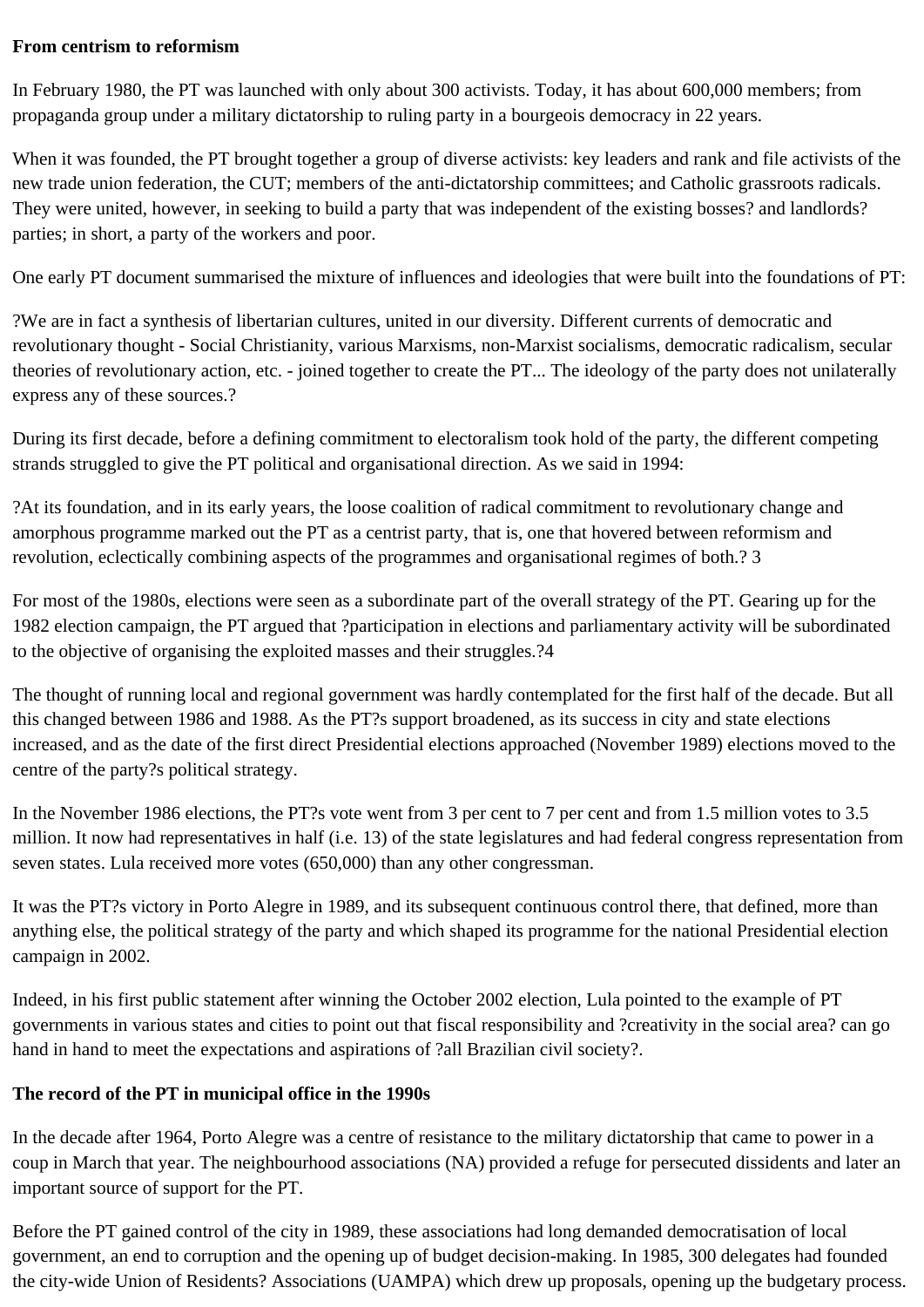When the PT took over the city administration in 1989, they inherited a combination of popular radical agitation over city finances, and some grave social problems that had to be addressed. Over the next decade, the PT set about structuring and refining the former to address the latter.

Huge claims have been made for the participatory budget (PT) in Porto Alegre. Bernard Cassen, editor of the French paper Le Monde Diplomatique, chairperson of ATTAC and co-founder of the World Social Forum, asserts that ?a model experience, a participatory budget, is being carried out?, which ?constitutes an unsurpassed experience of direct democracy?.5

According to Hilary Wainwright, editor of Red Pepper and a leader of the Radical Activist Network, the PB is ?a form of citizens? power that is a democratic check on the apparatus of the state.?6

According to one of its architects, the participatory budget is ?a revolutionary experience of democratic planning as opposed to the techno-bureaucratic vision of central planning. The working out of the public budget and of a plan of investments is not done by the government and its technicians isolated in their offices.?7

Yet, paradoxically, despite its radical credentials, the whole experience wins plaudits from those on the other side of the globalisation fence. The World Bank, for example, has declared Porto Alegre in the 1990s as the ?best pupil? under its tutelage. Together with ex-mayor Tarso Genro, World Bank officials have drawn up a handbook on the whole experience in the hope of spreading ?best practice? on responsible democratic local government throughout the world.

So how has this experiment managed to draw together radical anti-globalisation activists and the architects of neoliberalism?

The budget process begins each year in March with a plenary meeting of local residents in each of the 16 regions of the city. They focus on the previous year?s spending and delivery of services, and the meetings elect regional delegates for the next stage.8

The regional delegates meet with local groups to discuss their needs and themselves gather together at least monthly to work out the priorities. In parallel, the local government holds meetings on ?themes?, such as education, which bring people together from these sectors.

At the first series of plenary meetings, two delegates from each region are elected to serve on the budget council (COP) which will agree the final set of priorities for the city and these are accountable to the regional delegates and can be recalled by them. The COP itself has 40 delegates plus two local government members.

At the other end of the process stands GAPLAN, the local administration?s budget planning office, made up of paid functionaries of the local government and answerable to the mayor. Its job is to scrutinise the technical aspects of the various proposals and above all ?ensure the process stays within the legal and financial constraints set for it?9.

Mediating between the two ends is the Co-ordination Committees for Relations with the Community, the CRC. There are 20 co-ordinators, one for each region of the city and four working on themes (women, youth, black people, older people). These work with PB delegates elected by the first regional PB plenaries. They meet with GAPLAN people to discuss feasibility and with neighbourhood groups to help them draw up a hierarchy of priorities. The co-ordinators are experienced PT cadres whose job it is to lead and direct the process.

The prioritised investments are eventually put to a second round of PB plenaries and then to the budget council. When the COP agrees the budget it goes to the local government councillors for approval. The municipal chamber has never rejected the COP?s budget proposal.

After a rocky start in Porto Alegre, each year has seen more and more local workers drawn into the process. Participation has gone up from 1,000 in 1991 to 40,000 in 2002, in a city of 1.2 million people. 10 Drawing thousands of ordinary workers into making decisions about local resources is positive. It gives the lie to the idea that workers and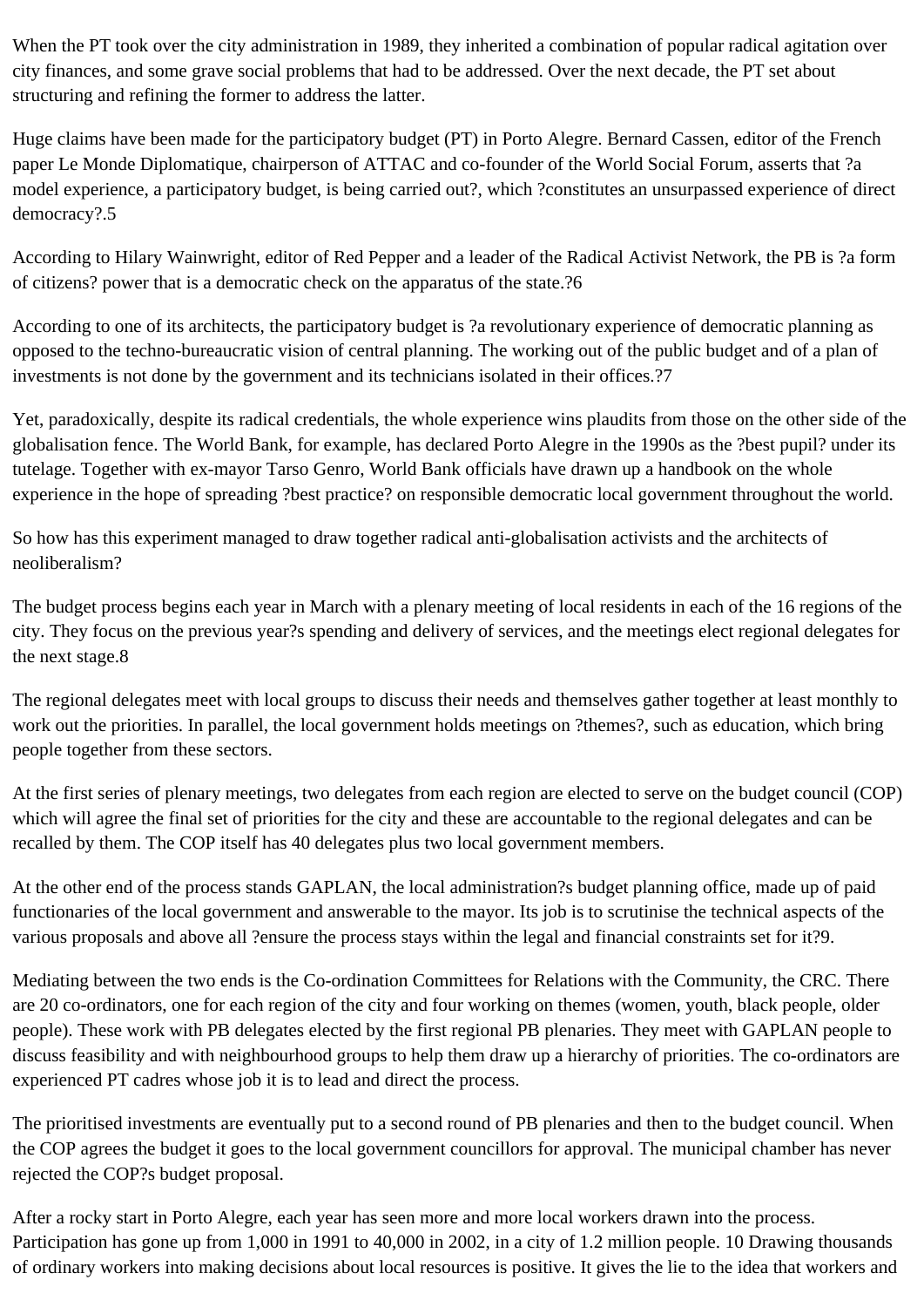poor people are happy to leave decisions that effect their lives to professional politicians or party cadres. It proves that workers can develop the skills needed to make informed decisions about planning. It is in that sense ?a school for socialism?.11

Moreover, during the 1990s, it has undoubtedly been a way of extending the social base of support for the PT nationally, and the measures enacted have led to material improvements in the lives of many thousands of people.12

But the downside of the PB process is more decisive.

The whole scope of the PB is very restricted in what it is allowed to deliberate over. The elaborate exercise in local democracy only relates to local infrastructure ?investments?, which only count for 15 per cent of local government spending (it was 10 per cent in 1989).13 Most of the reforms over the 11 years of the PB have been in improving water supply, sewer systems, road surfacing and paving.

The vast majority of finance and planning decisions fall outside the PB process.

?Anything that might really affect the bourgeoisie directly is kept away from the Participatory Budget. Legislation on taxation is an attribute held entirely by the executive and the Chamber. Decisions on public transport are taken exclusively by the executive. Increases in bus fares and control over the profits and labour relations of the licensed firms are limited to a small Municipal Council controlled by the Executive...The Participatory Budget has, for example, no power of decision on a policy for expropriation of the great urban wasteland that exists in the city in order to build economic housing.?14

Even an ardent backer of the PB like Hilary Wainwright recognises ?what is not discussed is the quality of the service, the level of pay, how the project connects with services provided by the municipality. Many other issues are left aside; e.g. how to ensure against corruption in the allocation of contracts; whether service users should pay towards the services or not. 215

# Or again:

?Which is the priority: to repair the sewers, which break down on a regular basis, with deadly consequences in the shantytowns and poor districts - or to pay civil servants, who sometimes go for four, five, or even eight months without pay? Should a district healthcare clinic be closed, thus depriving thousands of working-class families of minimal care, in favour of installing running water? Or should the reverse be prioritised?

By enlisting organizations, particularly trade unions, into making these debasing choices, what really happens is that these organizations cease to defend the specific interests of their members. Instead, they are transformed into relays for the policies dictated by the IMF.?16

The fact that the central and decisive levers of local power and wealth remain beyond the grasp of local workers has ensured that during the very decade in which the PB has drawn in more and more people, there has been a major deterioration in the social and economic conditions of local people, despite improvements in ?infrastructure?.

Between 1989 and 2003, under PT rule, unemployment in Porto Alegre has trebled to 17 per cent, the same as in the rest of the country. Real wages have fallen throughout the private sector and in large parts of those employed by local government. The privatisation of services previously carried out by the local government has enabled the PT administration to better ?balance the books? but has driven those workers employed by these private firms into a life of low wages and uncertainty.

By their supervised involvement in the PB, PT local government leaders teach thousands about ?the limits? of what is possible and themselves learn how to play by the rules set by federal government and the IMF. In return, they get small improvements. At one level, it shows what the working class is capable of, but it is restricted in its scope and subject to filtering and ultimate veto because at the end of the day they are ?participating? in the decisions controlled by others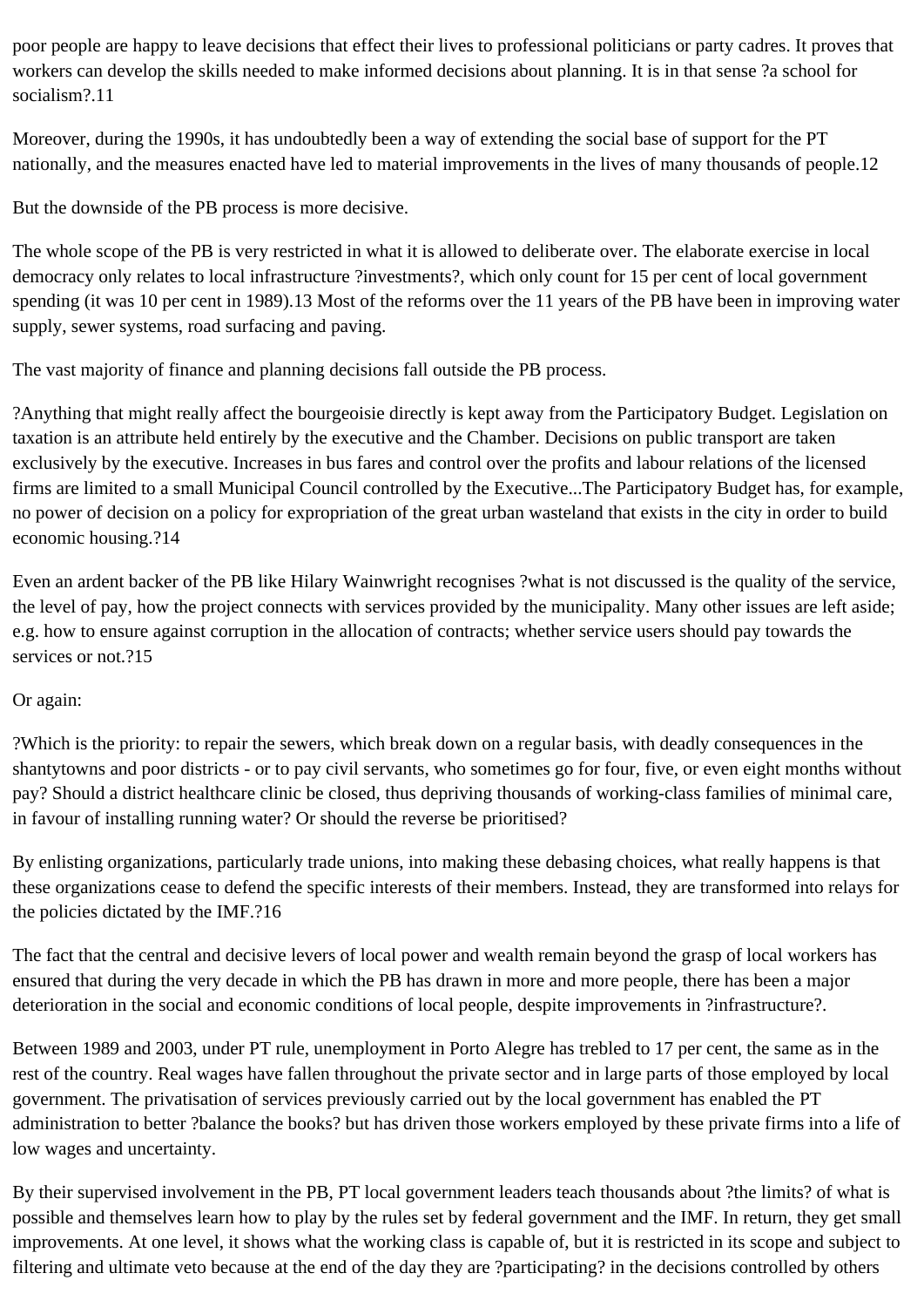rather than exercising real power.

It is no accident that the World Bank so fully backs the process. Ever since the Asian financial collapse in 1997 exposed the underbelly of neoliberalism, and especially since the successful demonstrations in Seattle in 1999 closed down a World Bank ministerial, the leaders of corporate globalisation have been on the counter-offensive.

On the eve of the Seattle protests, World Bank President James Wolfensohn warned that as a result of the implementation of World Bank-IMF structural adjustment programmes, ?the number of social conflicts and social explosions is likely to increase, the quality of our environment will be worse, and the disparities between rich and poor will be wider.?17

The post-Seattle counter-offensive involves co-opting the trade unions and social protest movements into a ?reformed? neoliberalism:

?What we are trying to do in as oblique way as we can is to convince the governments that you cannot impose development on communities or groups of people, that what you need to do is to consult so that they could own the process and that we don?t design something in Washington or La Paz, but that it includes the people.? 18

The World Bank president made specific the role ahead for the NGOs and, more broadly, for ?civil society.? It was necessary, he said, ?to give people a voice in development... This means giving people an opportunity to actively participate in the identification, design and implementation of World Bank projects and lending.? 19

# **Ruling for the bosses or democratising the state?**

The right wing leaders of the PT have shaped an ideology to justify their programme for federal government largely based on their experience in running city and state administrations.

In July 2003, Tarso Genro, twice mayor of Porto Alegre during the 1990s and now head of the special secretariat of the new Economic and Social Development Council in Lula?s government, published a set of 20 theses in which he set out the PT?s ideological rationale for its practice.20

It is heavily indebted to Tony Negri and Michael Hardt?s post-modernist views on globalisation and the destruction of the working class as a distinct class, one that is capable of leading the struggle for socialism. Naturally, therefore, it rejects the idea of replacing the current capitalist state with an alternative working class (semi) state.

Genro argues that, under the rule of globalised financial capital, neoliberalism subverts national autonomy and ?reduces the effectiveness of traditional politics?.

By this he means that, whereas in the era of industrial labour and capital accumulation based upon physical products, classes were relatively ?at rest? and, therefore, strategies and outcomes were more certain and stable, today, ?mobility, fragmentation, the emergence of new labour processes and of new patterns of accumulation make the future an ever nearer and less predictable moment?.

This has created, he argues, ?a crisis of the left, especially its radical, Marxist variant?, because inequality has become worse and new forms of oppression and exploitation arise as a result of globalisation, but the old programmes based on known forms of redistributing wealth are not relevant. Because the working class has in effect ceased to exist, no programme can be drawn up that reflects its hegemony and interests.

Meanwhile, the capitalist state is at the service of neoliberalism and orders popular perceptions to be only concerned with currency stability and personal consumption. As a result, political resistance to these economic priorities is increasingly fragmented, depoliticised and, above all, localised.

So socialist strategy has ?to fuse political action and way of life? in a way that promotes both sectoral rights and universal demands in ?a public citizen space? in which the fight to restrict the power of financial capital takes place.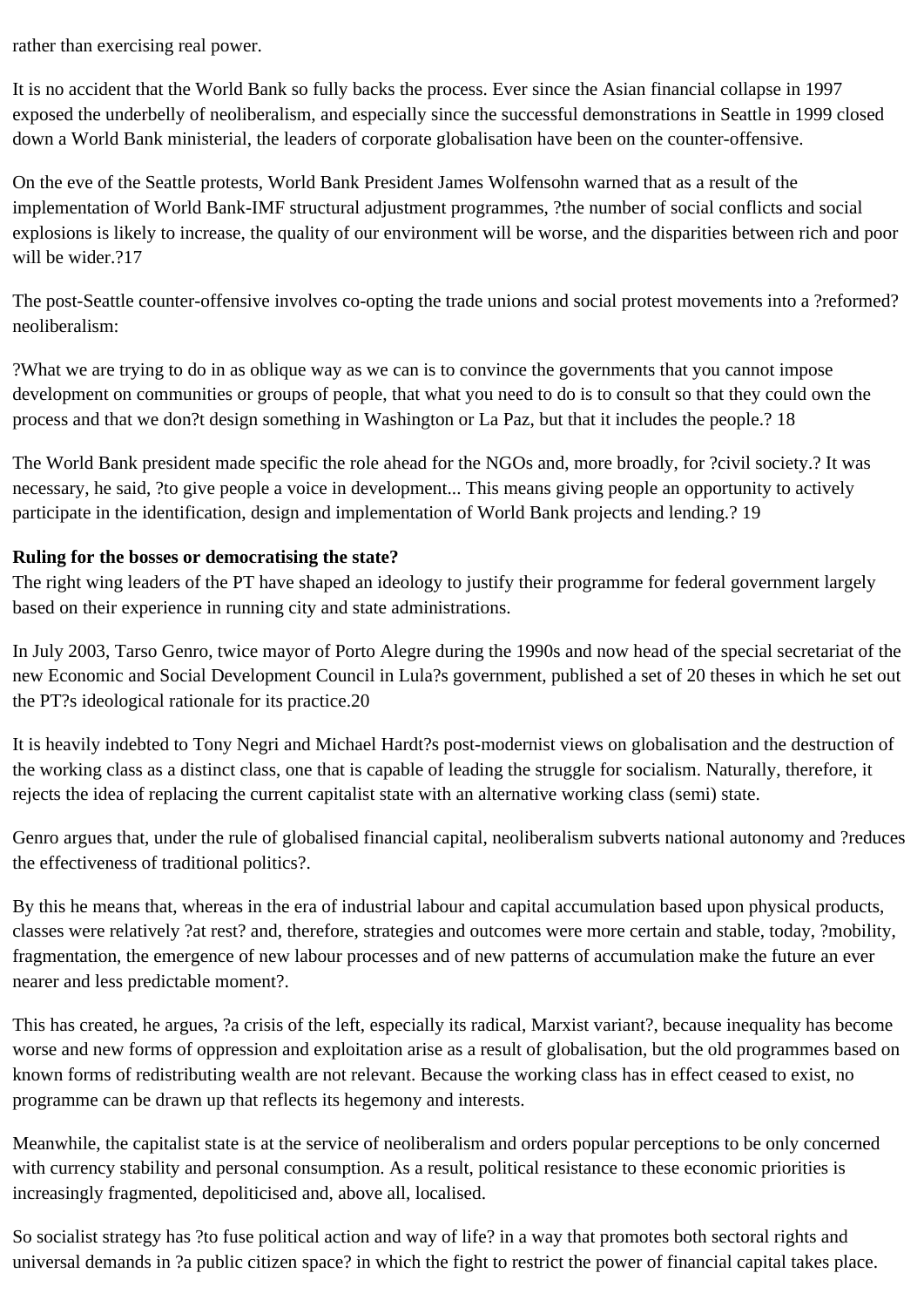Genro argues that the state can no longer reach down and represent the people better; a non-state public space is needed, in which people?s needs are articulated and a dialogue and contestation opened up between it and the state, for arriving at solutions to public issues abdicated by the state.

?This project calls for a radical democratisation of the current state, to allow for the creation of a new state with two spheres for combined and contradictory decision-making: one consisting of existing political representation, and a second originating in the non-state public space - where the direct presence of civil society organisations combines with universal consulting mechanisms for referendums and plebiscites.?21

The executive of the state becomes crucial, since it is ?from the executive that the commitment to a new political contract between state and society can arise?; one in which the executive submits itself to pressure, and in this renews its democratic mandate. The democratic socialist party must at one and the same time strive for political power, and yet refuse to abide by the limitations of office, that is, refuse to abide by the imposed restrictions of financial capital, says Genro.

Civil organisations struggling around their demands alone cannot democratise the state; but the electoral representative state, standing alone, soon becomes delegitimised. So the executive of the state must both reaffirm the autonomy of popular struggles and ?submit itself to it so as to achieve the constitutive power to define policies of a democraticpopular character?.

The programme of the democratic socialist party ?has a multi-class character that is capable of generating a shift in political and economic power away from private monopolies, which promote Brazil?s dependent, submissive integration to the global order, and towards a bloc of alliances capable of promoting a non-dependent, autonomous and co-operative development that can radically combat exclusion and increasingly reduce social inequalities?22.

Genro is here restating the idea of socialists seeking ?hegemony? in civil society and the state in a ?war of attrition?, first used by Gramsci to justify the idea of a popular front in Italy in the 1930s. It was counterposed then to the revolutionary strategy of mobilising the working class in its own independent organisations of struggle to smash the capitalist state.23

It is, in effect, a proposal for society to be in a condition of permanent dual power. Such theories are not new. Zinoviev and Kamenev, leaders of the Bolshevik party, flirted with them during the revolutionary upheavals of 1917 in Russia when soviets co-existed with the Provisional government. Austro-Marxism (and various left social democrats and centrists ever since) have proposed such a state of dual power as providing an ?antidote? to the respective ?defects? of parliamentary democracy and soviet working class power.

The problem with the former is said to reside in the lack of transparency and accountability of the elected representatives and the tendency for real power to be exercised behind the parliamentary fa $\tilde{A} \$ ade, among unelected bureaucratic layers. The defect of unbridled soviet power is said to be its ruthless pursuit of the interests of one class (the exploited) and its tendency to exert tyranny over (and, therefore, abolition of civil liberties for) the propertied classes.

Hence, if only some way could be found for the two systems to co-exist and hold each other in check, the state might cease to be the instrument of rule by one dominant class and more adequately pursue social justice and greater equality, while defending the broadest possible civil rights for all citizens.

Genro?s version of this theory naturally has special features. He does not speak of soviet power since in his view the working class no longer exists as a determinate economic class or, therefore, as a political subject. Instead, we have the notion, borrowed from Jurgen Habermas, of the ?citizens? public sphere?, whose job it is to contest the decisions of the executive of the state in a process of permanent dialogue and confrontation.

At one level, the answer to Genro starts with a refusal to accept his main premise, namely the disappearance of the ?traditional? industrial working class.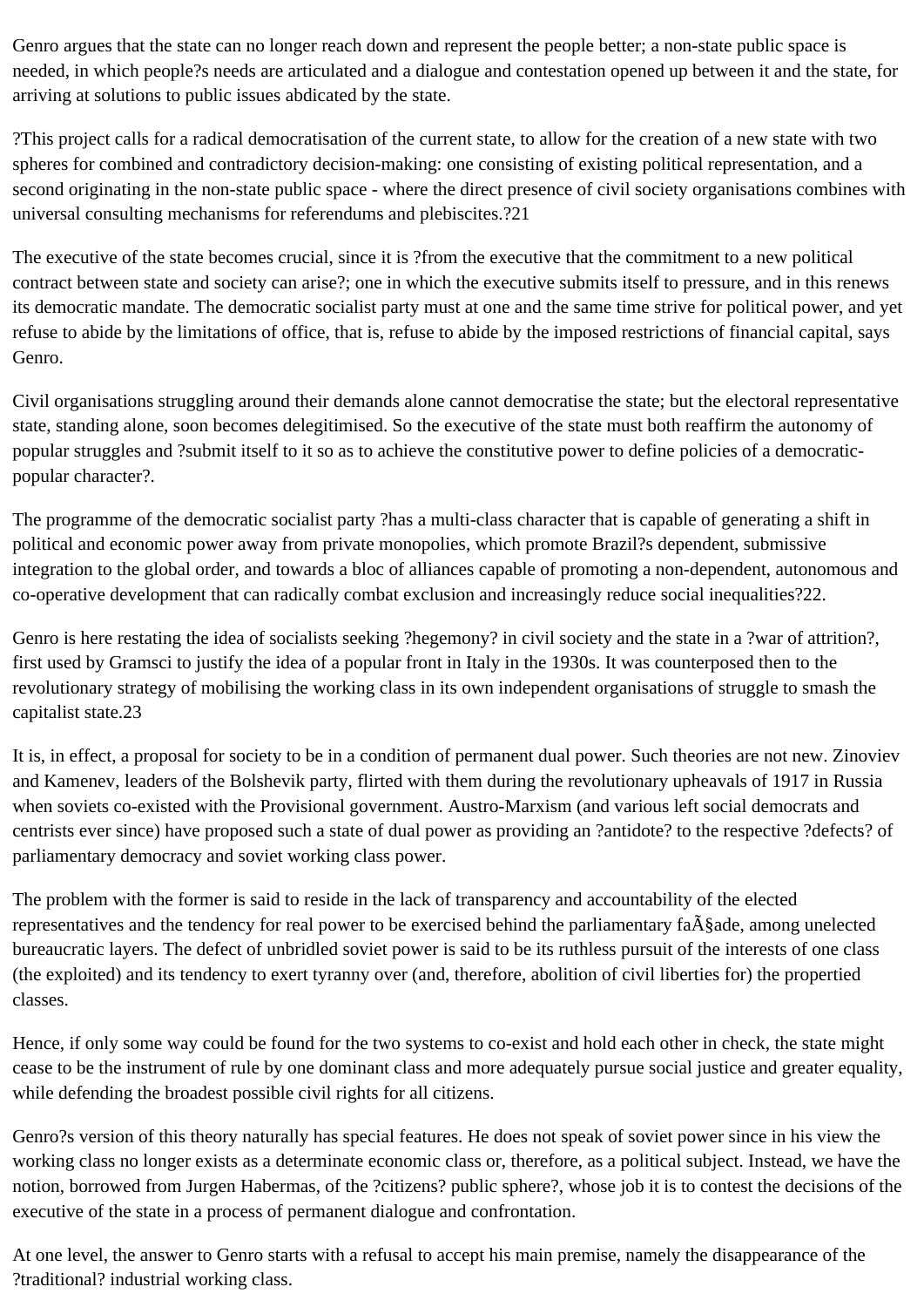Empirically this is rubbish. The industrial working class across the planet is larger than ever, even if, relative to other classes, it is smaller than in the past in some mature imperialist countries. In addition, workers in the service sector are no less wage slaves than those in the industrial sector; indeed, under neo-liberalism the tendency has been for proletarianisation of previously ?professional? occupations (i.e. less autonomy at work, greater managerial control over daily tasks).

What has changed, for the worse, in the last 20 years is the level of trade union organisation and solidarity in many countries, mainly due to greater betrayals by their leaders and the shift to accommodate neoliberalism by the leaders of the social democratic and labour parties.

Genro?s argument is little more than a rationalisation to excuse the PT administration?s appalling record of refusing to grant the just demands of many sections of public sector workers for better wages and services, in the PT?s terms, giving in to the demands of one ?narrow? and self-seeking part of the population.

Genro ignores the fact that workers remain locked in a constant struggle against their employer over the distribution of surplus value created by their labour. He wishes to replace this class struggle with dialogue and negotiation. This project is both utopian and reactionary: utopian because this struggle becomes, in times of crisis, a life-and-death struggle, during which one class has to suffer a strategic defeat, a reality that Genro?s schema fails to address; reactionary because it disarms the working class in preparation for this inevitability, and blames its intransigence when the dialogue breaks down.

At a more general level, Genro?s case for dual power fails the test of history. Throughout the 20th century, the existence of dual power in society expressed a huge social and political crisis, even civil war between antagonistic classes. Such periods are convulsive and relatively short-lived, measured in months in some cases and no more than a few years in most.

This is because dual power is the sharpest expression of class conflict, one in which the working class struggles to displace the whole political system that props up capitalism, including its judiciary, armed forces and civil service mandarins, as well as its parliamentary representatives. It is not a permanent process of ?dialogue and contestation? but a life and death struggle to replace the logic of the market, private property and exploitation with that of planning, collective ownership and solidarity.

The fundamental difference between a soviet/workers? council and ?a public citizen space? is that the latter is merely a forum for articulating grievances and making demands on those who have a monopoly of political power; the former is an organisation of struggle that seeks to take power into its own hands.

Genro?s theses outline a vision for co-opting the exploited and oppressed into defining their demands and allowing those in power to sift and choose what they think is acceptable. Moreover, the PT will not (and has not at local level) hesitate to use the power of the state, its ?armed bodies of men?, to suppress the ?excessive? claims of the people, especially ?outdated? classist ones. The existing state must be defended from challenges to its legitimacy if it is to be slowly ?democratised? from within by the professional politicians of the PT.

None other than the former Secretary of Administration of the government of Rio Grande do Sul, Jorge Santos Buchabqui, testifies to this. On resigning in November 2000 he said:

?I saw the inside of the structure of power and experienced the bureaucratic deterioration of our project... Inasmuch as we have just reached a portion of state power and the socialist project goes far beyond this stage, it is necessary to concentrate efforts on the confrontations that structural changes imply. Our government, to the contrary, wasted energy on the management of those who believe in the bourgeois state, and those who believe that by democratising it and through people?s control of the budget it will be possible to carry out all the necessary transformations.?24

More importantly, Tarso Genro?s ideas were rejected in the October 2002 elections. Just as Lula was poised to win the presidency, Genro was hoping to clinch the governorship of the state of Rio Grande do Sul. While he hoped to run on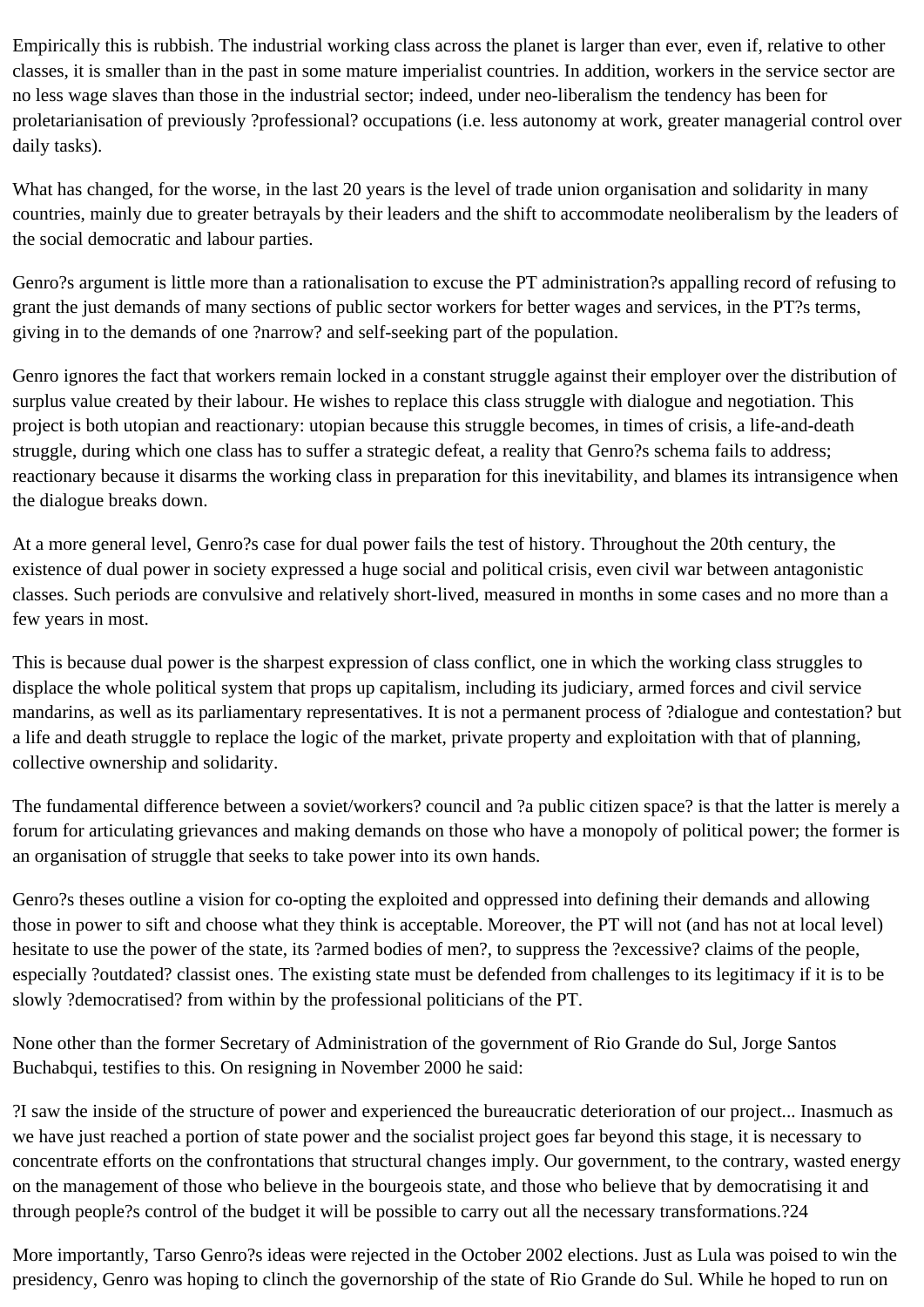his reputation as mayor of Porto Alegre in the 1990s, voters were more concerned at the record of the PT running the state since 1998.

Genro obtained 11 per cent fewer votes than his counterpart, Olivio Dutra, did in the 1998 election. In the case of Porto Alegre, his vote total was 16 per cent lower than Dutra?s, and so the PT lost the governorship at a time when PT votes were piling up across Brazil.25

In addition, Ubiratan de Souza, budget chief for Porto Alegre and co-author, with Tarso Genro, of the World Bank?s handbook, ran for the National Assembly under the slogan, ?I am the candidate of the participatory budget.? De Souza obtained only 8,000 votes in the first round when he needed a minimum of 25,000 just to qualify for the second round.

One leading PT member and activist was quoted as saying that the experience of the PB was largely to blame for this result:

?Look. People aren?t stupid. At first we believed what they were telling us - that we would finally have a voice in determining the budget priorities of the population. And we were patient, realising that not everything can change overnight. But then we began to see that the priorities we put forward were never selected for review and implementation by the overseers of the budget process. We were always told that others were worse off than we were, and that our issues were ?not a priority?.

?Little by little, we began to see what was going on. We came to understand that the PT municipalities working under this ?participatory? process were dutifully paying back the debt to the foreign investors.

?We learned that they were abiding strictly by the Camata Law, which - at the behest of the IMF - requires that wages paid to public workers do not exceed 60 per cent of the budget. In fact, in Porto Alegre, they ?bested? the IMF by reducing this amount to 48 percent - which meant massive layoffs of public workers, and, naturally, mass strikes by teachers and other categories against the architects of the ?participatory budget?.

?But most important, we saw that our basic needs were not being addressed, and that things, in fact, were getting worse and worse... The people saw through this ?participatory budget? fraud and simply wanted nothing more to do with it.? 26

#### **Brazil?s bosses reconcile themselves to Lula**

Lula lost the presidential election for the third time in 1998. For a party that made coming to power through elections the centre of its existence, this was bound to lead to major soul-searching.

The right wing took the offensive inside the party, by the end of which one leading PT observer could conclude in 2003: ?Over the last two or three years the PT has re-invented itself as a moderate left wing party?.27

The PT?s leaders set out ?a strategy to isolate the left wing of the party? and reconcile itself to the IMF.28 In this, they hoped to reply upon that layer of the PT that was tied to the fruits of electoral success. Up to a half of the PT?s 600,000 members were entrenched by now in local, regional state apparatuses.

To see through the offensive, the party apparatus was bureaucratised and centralised. After the PT landslide in the 2000 municipal elections, Lula, strengthened, took policy formation for the 2002 presidential elections out of the hands of the PT, and into the Citizenship Institute which gathered NGOs and academics together.

A new press office was established and hired the country?s leading expert in political propaganda. His mandate was to focus on winning the one-third of the electorate that was not hopelessly hostile to the PT, one third was already loyal. The PT chairman, Jose Dirceu, was put in charge of the new strategy, ruthlessly focused on TV ads and Lula?s personality.

A year after Lula?s failed election bid, the 1999 PT Congress passed a Programme for the Brazilian Democratic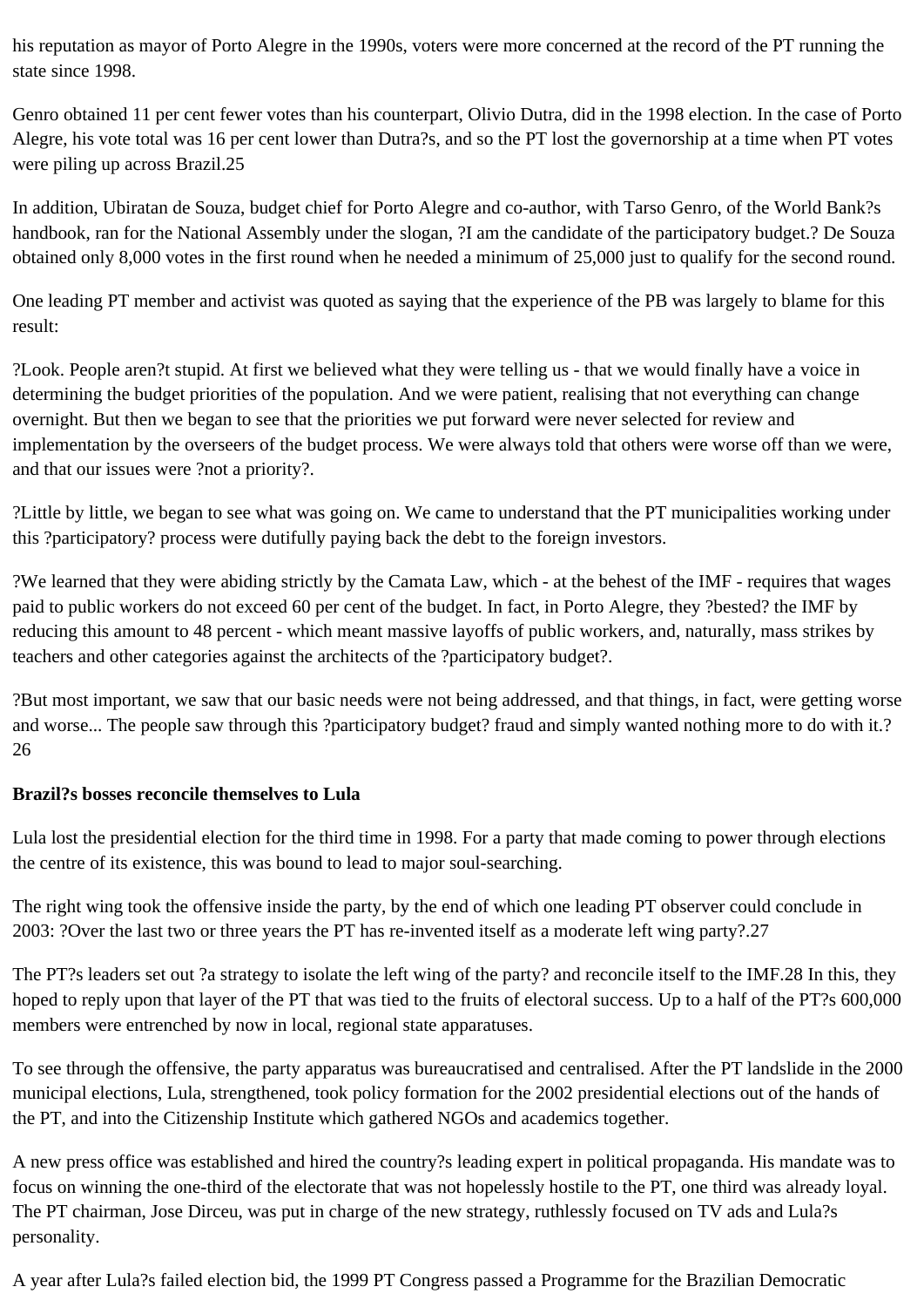Revolution which insisted the revolution would not be carried out by the PT alone but by a wide coalition of forces.

This led to an accelerated search for popular front slates in state elections and administrations and, eventually, to a bloc with Senator Jose Alencar from the Liberal Party as running mate for the 2002 presidential elections. With a fortune in excess of \$500m and as the owner of Brazil?s largest textile company, Coteminas, Alencar was a nationalist businessman, a conservative on social issues and linked to the Universal Church of the Kingdom of God.

That Lula could find serious bourgeois figures to bloc with was symptomatic of the fact that the last few years of the Cardoso government were so negative for Brazil?s bosses that elements of the ruling class shifted to critical support for Lula, while a substantial bloc of the middle class came over to the PT.

Cardoso had first taken office on 1 January 1995 and was re-elected in 1998. By the end of his second term, in 2002, international companies had taken over huge areas of the Brazilian economy. As finance minister in Itmar Franco?s government, Cardoso had introduced the Plano Real in the first half of 1994. This plan was based on the introduction of a new currency, which was pegged to the US dollar. Inflation was 2,709 per cent in 1993.

The plan stabilised inflation (down to 1.7 per cent by 1998) and growth resumed. Cardoso was seen as a saviour and won the October 1994 presidential election in the first round.

The new government took more neoliberal measures. Foreign direct investment (FDI) was welcomed. In the 1990s, huge surplus financial capital in the USA and EU sought an outlet. Foreign Direct Investment (FDI) into Brazil grew from \$2bn a year in 1993 to \$2bn a month by 1998. The stock of FDI went from 6 per cent of GDP in 1995 to 21.6 per cent in 1999.

FDI was seen as way of financing the balance of payments deficit, modernising industry, increasing productivity and boosting exports. Neoliberals suggested high imported capital would lead to a higher rate of domestic fixed investment, and thus underpin growth and competitiveness.

#### But it did not happen.

Most of the new foreign capital went in taking over Brazilian assets which did not then receive new investment; some of the money went into money markets from which the government then borrowed at high interest rates, rates essential to keep the money rolling in. This was money the government needed to pay interest on the domestic and foreign debt.

So, over the second half of the 1990s, the influx of foreign capital increased the government?s debt obligations without transforming the real economy in such a way as would make meeting those obligations easier. Events between 1997 and 1999 produced a crisis. The financial collapse in East Asia led to most foreign investors becoming risk averse when it came to the third world. Currency speculators at first demanded higher and higher premiums if they were to continue to pour money into Brazil. But, in time, nothing could persuade them that the Brazilian currency, the real, was a safe bet.

Some \$31bn left the country in a few weeks in the first half of 1998. The IMF stepped in with a package to ensure Cardoso?s re-election in 1998 and then, safely in office, in January 1999 the real was devalued by setting it free from its peg with the US dollar. Growth resumed before stopping again as the US stock market plummeted in 2002.

Cardoso? second term saw unemployment grow from 6 to 15 per cent by December 2000. The effects of his neoliberal revolution were disastrous on the domestic economy. Following privatisation of the hydro-electric infrastructure, there were massive energy shortages in 2001, plus revelations of the rampant corruption that had accompanied the privatisation.

Mass disillusion with the results of neoliberalism set in. However, at a more general level, ?the destruction in the late 1990s of what was left of the national bourgeoisie by Fernando Henrique Cardoso?s neoliberal policies and its replacement by a new elite, aligned with transnational capital, significantly reduced the range of alliances open to the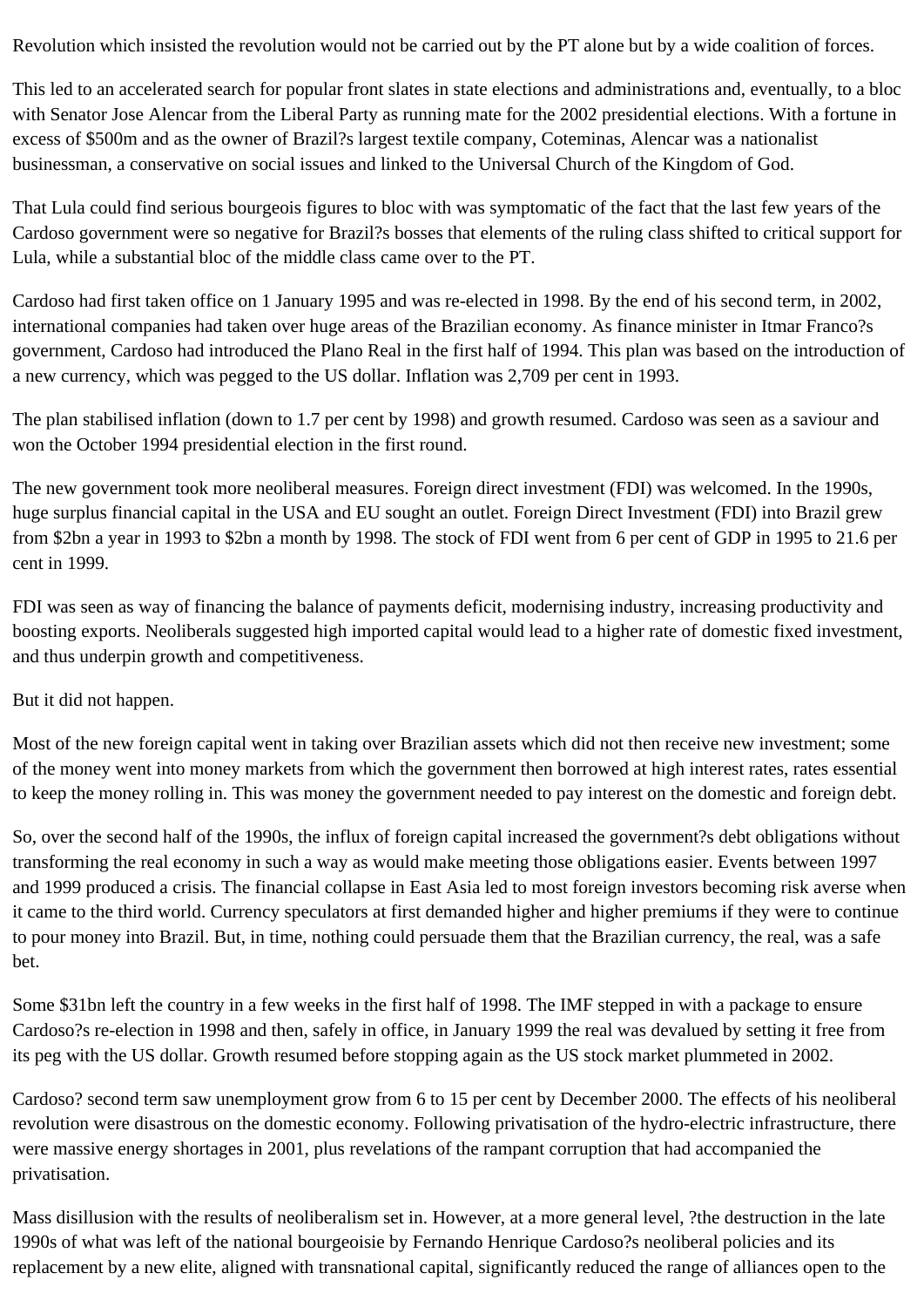#### PT?29.

Nonetheless, a re-alignment of elements of the domestic bourgeoisie around Lula began as more of them were hurt by aspects of Cardoso?s policies. Eugenio Staub, Chief Executive Officer of Gradiente, the leading hi-fi company, backed Lula in public as the only person ?who can unite labour and business and other broad social sectors?.

The majority of the bosses still favoured Lula?s main rival, Serra, in the 2002 elections but they had come to terms with the PT leader. A month before the second round of voting, the chairman of Banco Ita $\mathring{A}^{\circ}$ , the second largest Brazilian private bank, declared in the USA that ?Brazilian entrepreneurs were prepared to co-operate with Lula?s administration?.

Pubic meetings were organised with business leaders of the sugar-cane and alcohol producers? association. Lula reassured them that they had little to fear from a PT government in terms of wealth redistribution, higher taxes and labour rights legislation. On the contrary, he sought to reassure them that his priority would be to stabilise the ?runaway? public finances and, hence, ease the tax burden on business.

At the same time, Brazil?s bosses had an incentive to meet Lula half way. The PT directly benefited from the outrage at Cardoso?s government, responsible for the collapse of the real in 1999 and for the increasing corruption scandals.

Between 2000 and 2002, a raft of PT mayors were elected in Brazil?s major cities. The PT got 12 million votes (20 per cent of the total) in local elections and gained control of major cities including Sao Paolo. On the eve of the October 2002 poll, the PT had mayors in 187 cities and was in power in 17 major municipalities. The PT was on a roll and Lula looked unstoppable in the race for the top job. Business leaders needed to cover their bets.

Lula?s manifesto (Letter to the Brazilian people) was launched in July 2002. Gone were all previous manifesto commitments to re-nationalisation of privatised companies. And this in a country where the privatisation and deregulation of the electricity industry has resulted in such an electricity crisis that rationing had to be introduced!

Gone were the calls to double the minimum wage and even the mildly reformist commitment to increase the tax bracket to 50 per cent for top wage earners was dumped. In their place was a commitment that a Lula government would run a budget surplus of 3.75 per cent, as demanded by the IMF as a guarantee that it would not spend money on social programmes, but would find enough money to pay the interest payments on the country?s debt.

The manifesto promised to create jobs through ?improved growth?, by introducing the 40-hour week and by emergency employment programmes. While the manifesto promised ?a new agrarian reform plan? the PT?s attitude to the landless movement?s (MST) strategy of land occupations was to distance itself from the MST during the election campaign.

Nevertheless, most workers were not looking at the detail of the manifesto commitments. The workers voted for Lula because Cardoso?s last four years saw their situation spiral downwards. Cardoso had renounced ILO convention 158 which placed restraints on ?unmotivated dismissal?. At the end of Cardoso?s second term, only one-third of the workforce had a registered job with labour rights of some sort. Average wages fell by 11 per cent between 1997 and 2001. Sao Paolo workers in the informal sector toiled on average 76 hours a week for \$80 a month.

The Brazilian ruling elite could see that Lula could prevent anger turning to mass revolt. After Lula?s victory, ex-President José Sarney said:

?I believe that Lula has rendered a great service to the country in this succession, because with this social crisis, with this unemployment, urban violence, with the terror we are living, with the situation of national agitation, were he not the man he is, one who catalysed the hopes of the people, who ensured a peaceful transition, the presidential campaign would have been a near social explosion of the country.?30

#### **The government?s first year**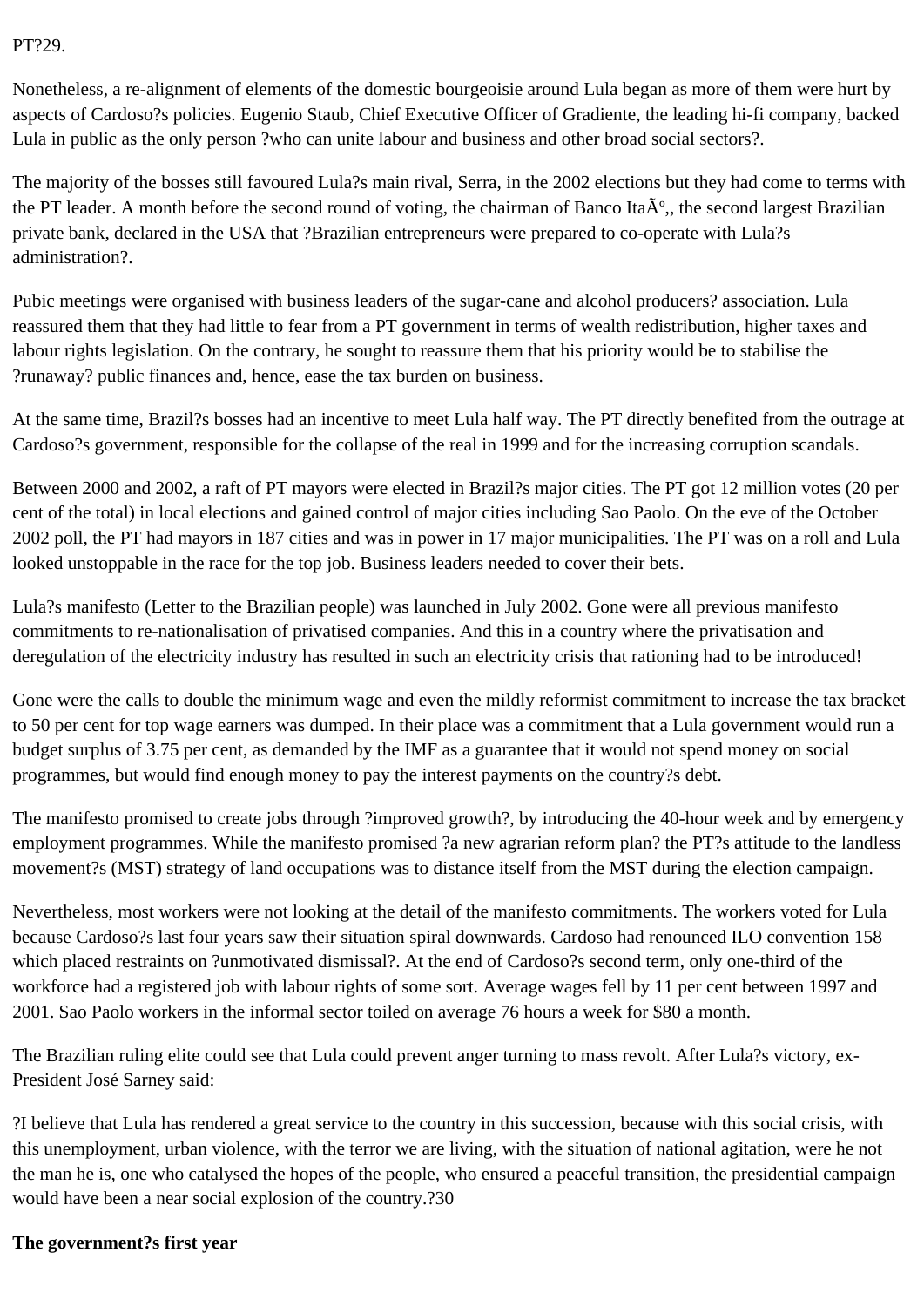?We?ll begin by doing what?s necessary and then what?s possible,? Lula said, the day after his election victory. His policies would remain within the Constitution, observe the financial rules of the country?s major creditors, and live with the effects of past policies.

The government ministers appointed by Lula reflected this commitment. He chose a moderate PT mayor as Finance Minster, a former head at BankBoston, as chief of the central bank; the minister of development was the CEO of Brazil?s leading chicken exporting firm. Lula chose a pro-GM crops businessman to head up the agriculture ministry. Lula was a man of his word.

To reassure the financial markets, he agreed to the IMF?s conditions for a massive \$30bn loan shortly before his election. This tied the Brazilian government to running a 3.5 per cent surplus on its budget at the same time as continuing to pay interest on its massive \$400bn foreign debt.

In fact, Lula went even further. He increased the primary budget surplus (the difference between the state?s income from taxes etc. and its public spending, before including interest charges) from 3.75 per cent of gross domestic product (GDP) to 4.25 per cent. This allowed the goovernment to pay more than 100 billion reals (about \$33bn) in interest and charges on public debt last year.

To reduce public expenditure, the PT government decided to attack the pension rights of teachers and civil servants. Lula?s government claimed they had to cut ?bloated pensions?. Teachers and state employees can retire at 53, if they have enough service, on a pension equal to their salaries. In December 2003, the government finally pushed through a law increasing the retirement age to 63, adding more years to qualify, and cutting the pension to 70 per cent of final salary.

Lula?s first year in power won nothing but praise from the rich and powerful. Time magazine dubbed him ?Brazil?s Blair?. John Snow, the US Treasury Secretary, heaped praise on his economic policies - his budget targets, tough market reforms and cuts in public expenditure. The IMF and World Bank joined in with plaudits for his ?responsible? economic policies. On 12 December 2003, Horst KĶhler, managing director of the IMF, said:

?Brazil?s performance under the Stand-By Arrangement approved on 6 September, 2002, remains exemplary. All performance criteria and structural benchmarks associated with the fifth review were met.? An IMF report concluded, ?Important progress has also been made in moving forward the government?s structural reform agenda, and this has been a key driver of market sentiment.?

So much for what was ?necessary? to keep finance capital happy; what of the ?possible? measures promised for the working class and landless?

Lula committed his government to create 10 million more jobs. Yet, through his deflationary policies, he has only ensured that unemployment increased in his first year to 12 per cent, an increase of 1.5 per cent on 2000-2002, or half a million more unemployed. The government has refused to re-instate basic workers? rights lost under Cardoso. Indeed, it has changed the laws on bankruptcy, so that, when a firm goes bust, it is not the workers owed wages who have first claim on any money. As to the promise that jobs and prosperity would come on the back of sustained growth, this looks like a sick joke. At 0.6 per cent, GDP growth for 2003 was the worst for several years.

Brazil is a country of massive landowners and chronic rural poverty. Figures produced in 2000 showed that 3 per cent of the population owned 60 per cent of all the land. On land reform, Lula promised to settle 60,000 families, itself a far cry from the MST demand that one million landless people had to be given farms by 2006. Even this modest target could not be fulfilled because Lula?s determination to meet and surpass IMF targets for the federal budget surplus meant there was no money to pay the affected latifundists the agreed compensation. Worse, Lula has used the courts and state forces to break up land occupations of the landless, who cannot afford to wait until Lula finds more money to make the landowners even richer than they are already. Lula resettled less peasant families in 2003 than were settled in the last year of Cardoso?s government.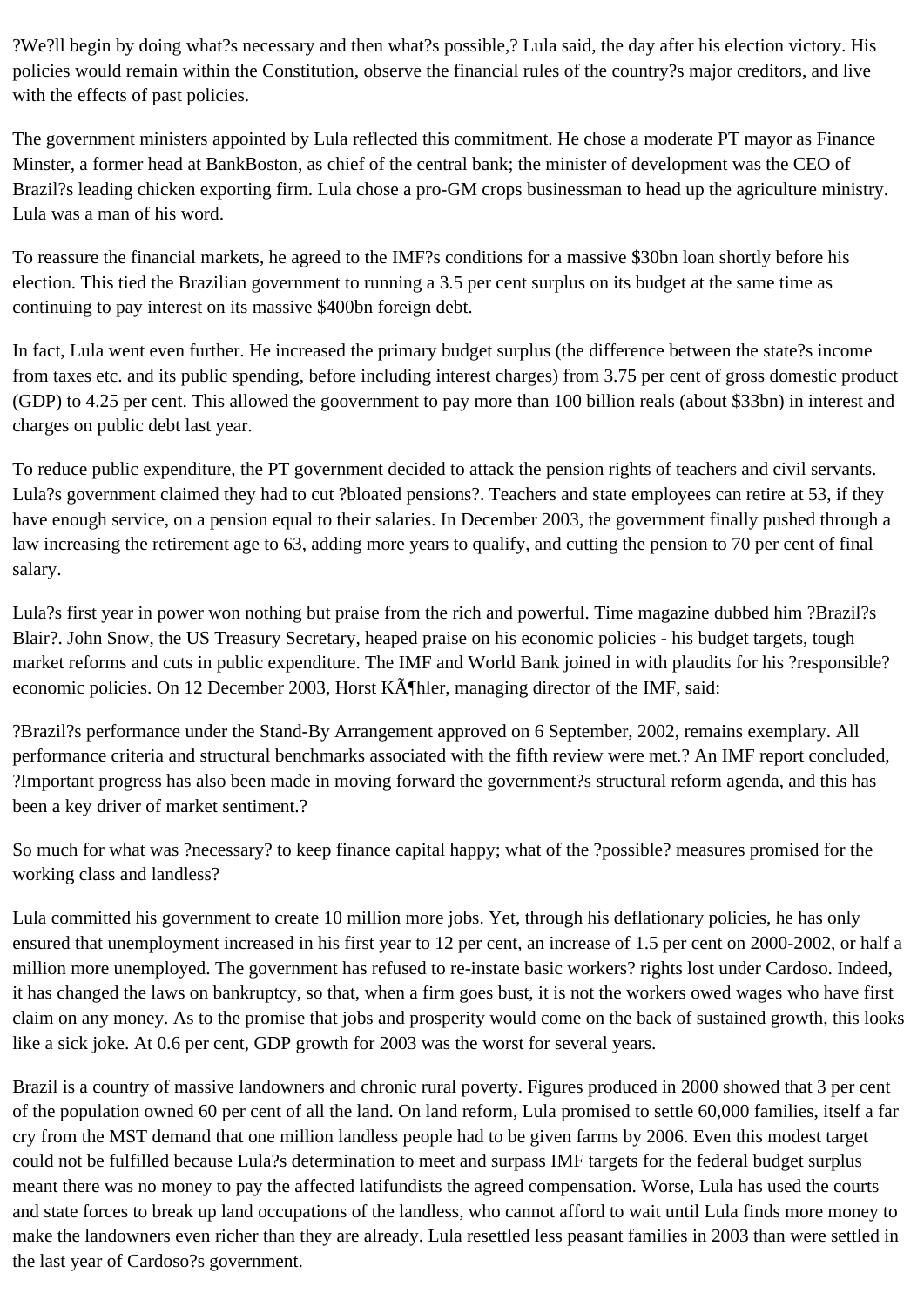Having appointed a pro-GM agriculture minister, Lula eventually backtracked and allowed the use of GM crops. Besides environmental and public health risks, allowing transgenic soybeans in Brazil will mean profits of over \$100 million a year for Monsanto alone, with losses for small farmers.

The flagship social policy of the government was the launch of the Zero Hunger programme that aimed to lift the 44 million Brazilians who earn less than a dollar a day out of poverty. It was to be funded out of existing resources and World Bank help rather than any new taxes levied on the multinationals or Brazilian business. Its progress has been slow and could only be measured with any realism by the end of Lula?s first term of office.

Early opposition to the Lula government?s IMF driven policies came from two sources, the public sector workers and the landless rural workers? movement, the MST. Last July saw the first of a series of public sector strikes against the pension reform, 500,000 state employees walked out, bringing ports, airports, schools and museums to a halt. Land invasions, blockades and protests were launched throughout the country and, by early July, Lula was forced to call a summit with the MST leaders, though nothing concrete was offered by the government.

The big farmers? lobby pushed hard for the Lula government to crack down on the MST. Some farmers? organisations have built up private militias to attack land occupations. Within a week of the meeting with the government, one of the most militant MST leaders, Jose Rainha Junior, was seized by police and taken to a high security jail, accused of organising an occupation.

## **The failure of the left in the PT**

Since its inception, the PT has been the site of permanent struggle between various factions. The far left factions have included those from the Trotskyist tradition, the most sizeable and important being the Socialist Democracy tendency, affiliated to the United Secretariat of the Fourth International.31

In the first decade, the various programmes and resolutions of the PT bore the hallmarks of the far left, and were responsible for much of the revolutionary rhetoric of the PT?s declarations and manifestos. Yet, as electoral practice took hold of the PT as a mass party, these statements and programmes were often pulled back down to earth by conditioning or negating statements that originated in opposing, often leadership, factions.

So, for example, in the 1993 programme of the PT we find: ?the bourgeoisie must be defeated and submit to the redistribution of income and the elimination of poverty?. Yet this is immediately followed by: ?the speed of application of the [programme] will be defined by the correlation of forces and in particular the level of popular mobilisation and self-organisation?, reflecting the pragmatic approach of the reformist office holders.

In the last years of the 1980s and the early 1990s, the left took a critical and even negative stance towards the municipal experiments of the PT. One account stressed that, in the late 1980s, ?the extremist factions envisioned popular councils as a strategic instrument for taking power?, and ?popular councils were viewed as a parallel power, like soviets?32.

At the last Socialist Democracy (DS) congress, in December 2003, they claimed to have 2,500 members. The bulk of the membership, aged largely between 25 and 35, is active in the state of Rio Grande do Sul and its capital Porto Alegre.33 The DS held the deputy mayoralty of the state in the late 1990s and many of its cadres have jobs with the administration. Raul Porto of the DS was mayor of Porto Alegre itself between 1996-2000. In addition, six PT deputies and two senators are members of the DS.

This experience has proved corrosive of the DS?s politics. From criticising the whole notion of the participatory budget in 1989, the DS has taken responsibility for running local government and finally, after Lula?s presidential win, taken ministerial positions in a national bourgeois government.

The last DS congress met after the PT leadership expelled or suspended several deputies for voting against the pension reform in parliament. The Congress debated the issue of how to respond and 90 per cent of the delegates voted to confirm that all their members should stay in the government. They even rejected a call to only withdraw the three DS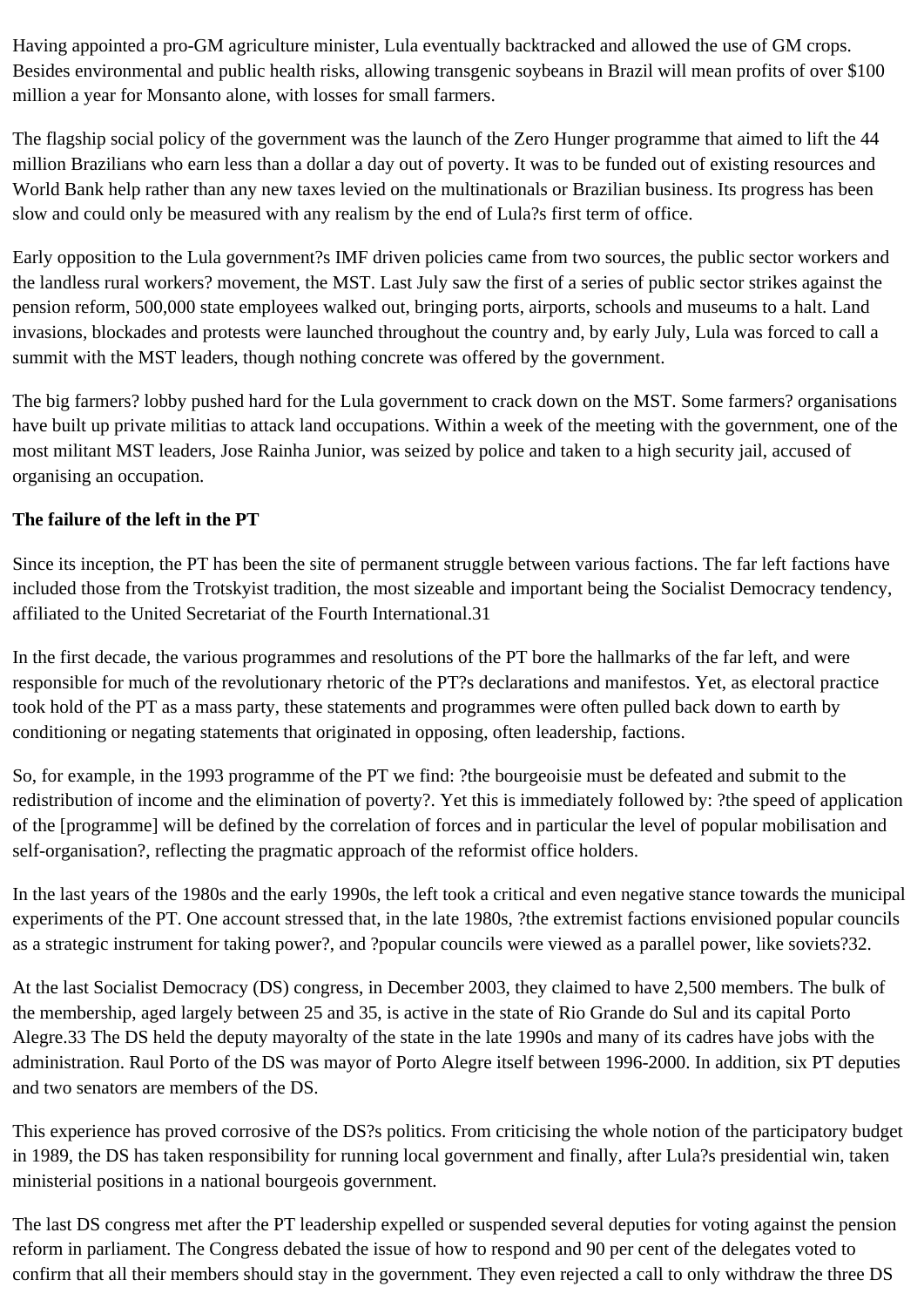members in the Ministry of Public Finances which is the stronghold of the right wing faction in the government. They refused to distance themselves from the PT deputies who voted for Lula?s reactionary pension reform bill.

A report of the last DS Congress observed:

?A DS member, Miguel Rosseto, is the minister of agrarian reform. There was no proposal that he withdraw from the government. In fact, he was the hero of the congress, laying out a perspective of the government giving land to hundreds of thousands of peasant families... As the congress went on, and the line of staying in the PT and the government became more and more resounding, speakers started referring to the Lula regime as ?our government.??34

DS members may comfort themselves that they can ?push the government to the left? or ?radicalise the state from within? but this is pure self-delusion. Having scaled the peaks of ministerial office, they are powerless. Miguel Rosseto may be the ?hero? of the DS congress but he is the villain of the piece as far as hundreds of thousands of landless peasants are concerned. He has no money to implement even the modest land redistribution programme outlined by Lula. Rosseto is there to pacify and excuse the delays and diversions imposed on the leftist parts of the Lula manifesto by the strict adherence to the IMF?s conditions.

The DS has allowed itself to be used by the PT leadership in the ?transitional year?, as Lula calls it, as a left cover, to show its ?radical? credentials to the PT?s social base. This wretched right-centrist organisation has, with this debacle, become indistinguishable from the reformist parent party of which it is a tendency.35

The DS?s protestations of support will not do them much good in the end. The expulsions last year were only the start; the far left is being blocked in its attempts to get its members chosen as PT candidates for the 2004 local elections. The S?o Paulo PT leadership violated its own rules to reject the adoption of PlÂ-nio de Arruda Sampaio Jðnior, who would have stood against the current PT mayor, Marta Suplicy, in an internal ballot.

This witchhunt is logical if Lula is to get his way in the 2004 municipal elections and make pacts with bourgeois parties such as the PMDB, PTB, or PP, which now support the Lula government in Congress.

# **A new party**

The expulsions of four PT deputies and of PT senator Heloisa Helena, have led a number of PT intellectuals to resign from the party in protest. Helena and others have called for the formation of a new working class party in opposition to the PT.

In addition, according to one report:

?There is a layer of leaders and public sector union activists who have already raised the construction of a new party. They are rank-and-file activists and leaders of teachers? unions, judiciary employees, and workers in social security, and universities, etc. This is the most politically advanced sector which has drawn conclusions from the experience of the strike action against the Lula government?s pension ?reform?. On a smaller scale, youth activists, private sector unions, and various urban and rural social movements are involved.

?Then there are political organisations that have already begun to co-ordinate the task of building an alternative to the PT. From the PT itself there are the radicals, currents such as CST (Socialist Workers? Current), MES (Socialist Left Movement) and SR (Revolutionary Socialism - the Brazilian section of the CIO/CWI), as well as regional groups. There are also people splitting from moderate left PT tendencies.?36

Outside the PT, the PSTU, a centrist party about 2,500 strong, is also seeking to use the moment of crisis as an opportunity to rally left and working class forces to build a new party.

This initiative deserves full support. But what kind of party should be built and upon what programme? The PT was turned into a reformist electoral vehicle by the mid-1990s. With the 1998 defeat in the Presidential elections, yet having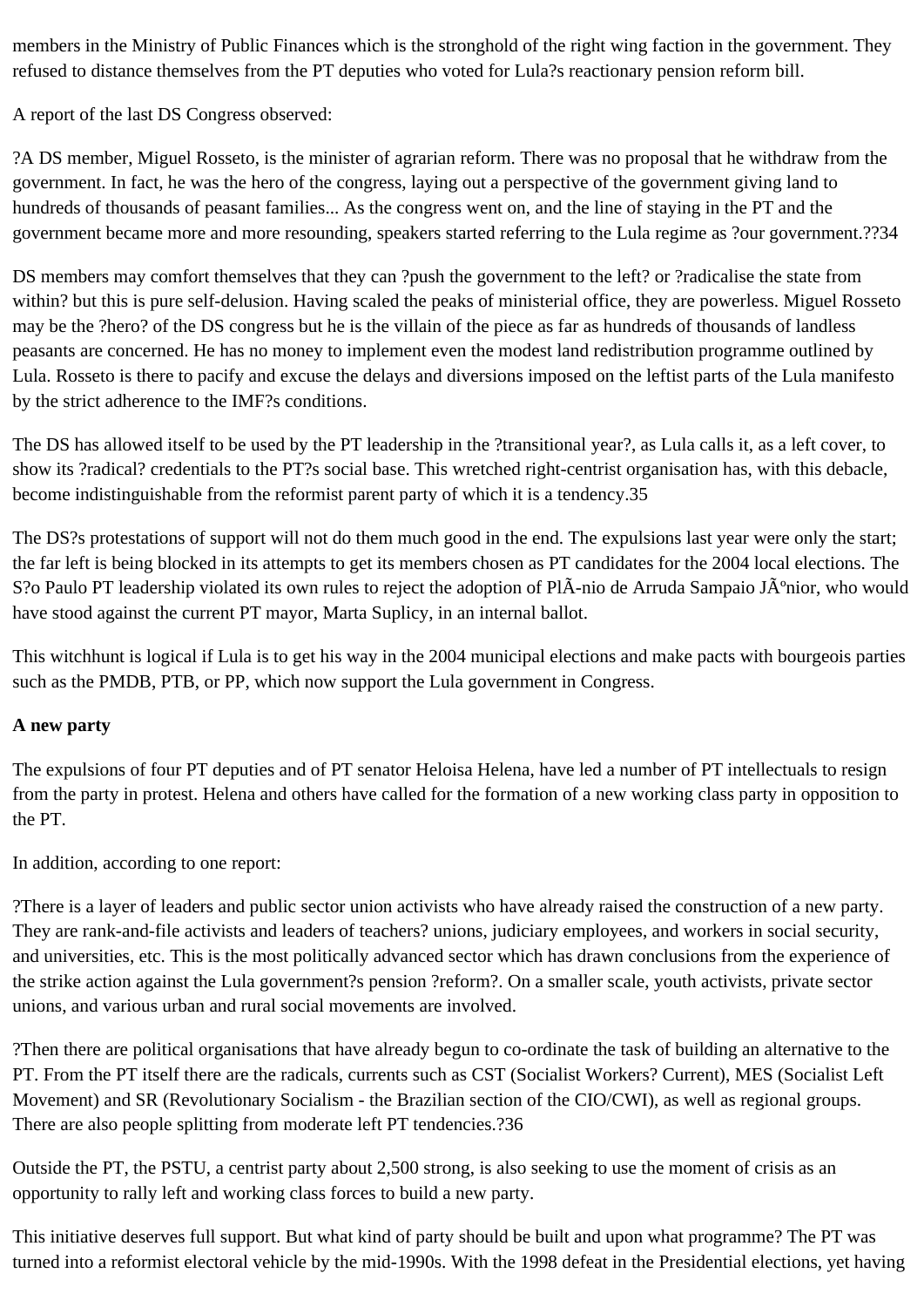accumulated many local offices and a mass social base, Lula decided that power at any price was the goal. Hence the radical and redistributive reforms that the PT held to for two decades were ditched in favour of embracing neoliberalism ?with a human face?.

If a party accepts that power can and must come through bourgeois elections, and that the state apparatus it momentarily occupies must be preserved from radical challenge, then it is doomed to disappoint, or worse.

A revolutionary party mobilises all exploited and oppressed social sectors to build their own organisations of struggle that can be the embryo of organisations of rule. But to go from struggling to ruling requires first, that the members are clear about the goal.

The goal cannot be, as Tarso Genro advocates, a state of creative tension between civil society and the state apparatus. In the end, when faced with deep economic crisis or a serious working class challenge to capitalist wealth and property, the state machine will rain down its blows on the heads of working class people, jail them, evict them, sack them and even murder them.

Hence the new party must be clear that it aims at nothing less than the destruction of the state that will crush it, if it shows the least ambition to end exploitation.

A revolutionary strategy for working class power does not turn its back on elections, still less in a country where the first free direct vote for President was as recent as 1990. However, the prime purpose of elections is to rally the working class and poor peasants for struggle, not to seek to get party members inserted into the local state bureaucracies.

If a revolutionary candidate or party wins office, then it must do whatever is in its power to address the urgent needs of the workers on wages, services and civil rights. But it must also refuse to ?play the rules of the game? and observe the limits of its power. It must not seek to stay the course until the next elections and hope it can enlarge its mandate; if it does, it will be bound to demoralise the workers who put it in office.

A revolutionary workers? party will rally the working class onto the streets, it will incite them to establish workers? control over their factories and offices; it will assist them in training the young and strong to fend off the attacks of the bosses? hired thugs and state militias. It will not cling to office like a wretched parliamentarian. In this way, the working class will learn quickly enough to understand the limits of bourgeois legality and elected office, and look to its own organisations as organs of governing society.

There are those in Brazil already preaching a mere re-run of the experience of the PT. The Revolutionary Socialism group (affiliated to the Committee for a Workers? International) urges those splitting from the PT ?to build a broad party capable of attracting different sectors and gaining mass influence? and promises, later, the fight to build a revolutionary socialist party.

Of course, everything should be done to attract the mass supporters of the PT into the ranks of a new revolutionary party. Militants must raise the need for a new party in local and national CUT congresses, at gatherings of the MST, in neighbourhood associations. The final character of a new party will be decided by struggle. 2004 is not 1980. Tens of thousands of vanguard workers have seen the limits of Lula?s brand of workers? party and can be won in the short term to an alternative programme. If this vanguard can be forged into a sharp tool then it can approach the hundreds of thousands of PT members with confidence.

#### **Force Lula to reverse course, for a revolutionary action programme**

Lula?s government is following the path of its predecessor in swearing loyalty to the IMF, Brazilian big business and landowners. His few progressive social policies are no more far-reaching than even some of the measures carried out by the Cardoso, for example, an effective anti-HIV/AIDS programme and national literacy improvements.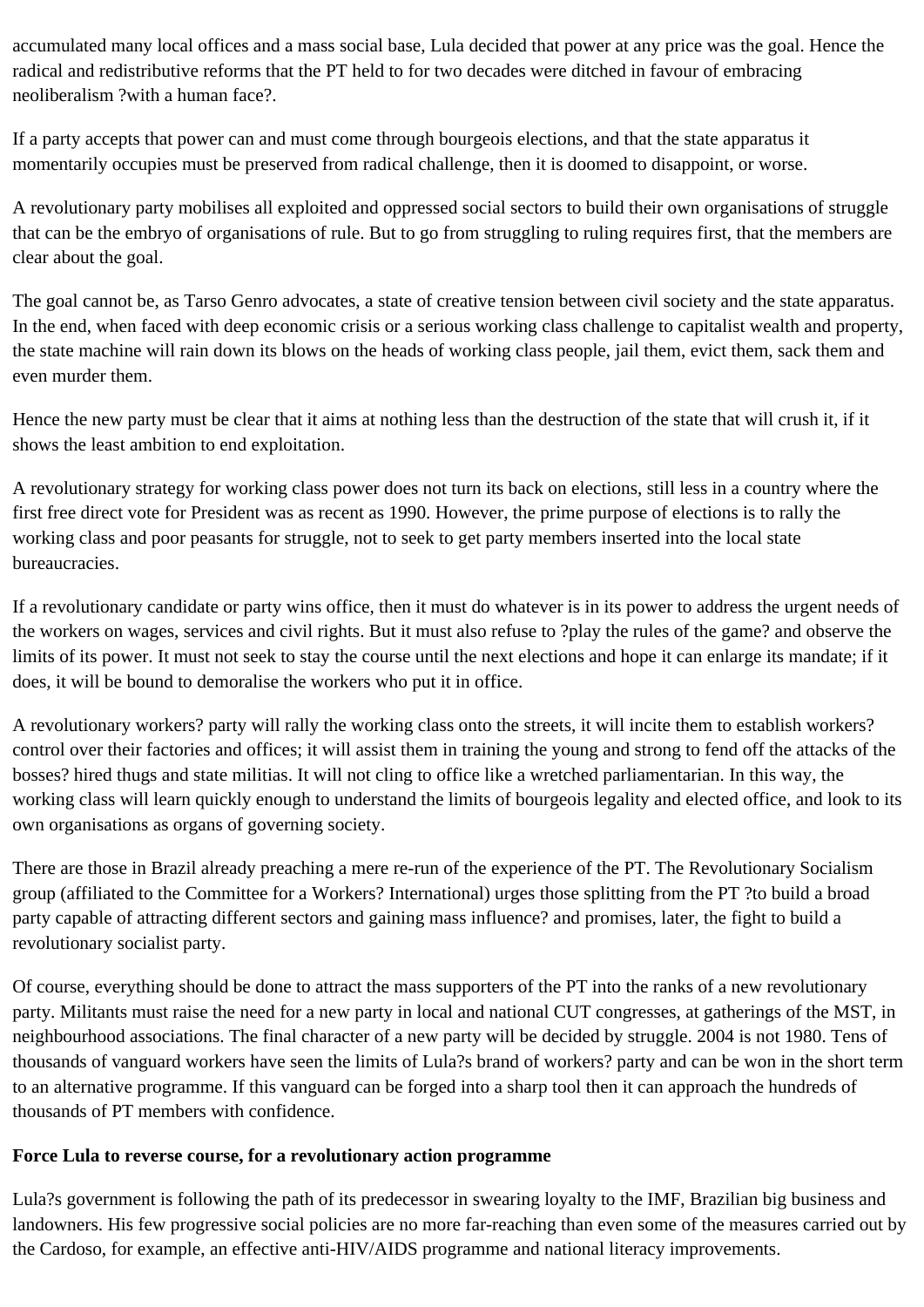The Brazilian working class, poor landless peasants and small farmers must be welded into an unstoppable power to force the Lula government off the path of enslavement to the IMF and its domestic backers, and onto the road of confrontation with Brazilian capitalism.

In a letter addressed to Lula prior to the election, the Federal Workers? Union in Brasilia pleaded:

?Comrade Lula. We are convinced that now is the moment to change course. It is now or never. It was for this moment that the Workers Party (PT) was built 23 years ago and that it has grown into a mass party of the Brazilian working class. Today, millions of working and oppressed people are supporting your candidacy because they see in you and in a PT electoral victory the possibility of moving toward a dignified future for the youth and for those who work for a living.?

Lula has turned his back on these pleas. The economic and social condition of the working class has deteriorated under his rule. Those that backed him and are being betrayed must demand an immediate end to all the alliances with the open parties and personalities of the bourgeoisie. Kick out all the capitalist ministers! No to alliances and electoral pacts with the enemies of the working class!

The PT leaders will insist that they need bourgeois allies in Congress, because they have only a minority of deputies; without them they cannot get the progressive measures passed. Leave aside the fact that most of the measures put by the PT to Congress are not progressive but reactionary; the workers must demand that legislation ending the debt repayments, wage increases, re-nationalisation and re-instating labour rights must be tabled at Congress. Let the workers see who dares resist them. Let the CUT and MST bring their millions to the doors of parliament and force these enemies of equality and social justice to relent!

Lula should draw a line under his concessions to the bosses. He must renounce any intention of negotiating a deal that allows Brazil to enter the Free Trade Agreement of the Americas, a plan rejected by eleven million Brazilians in a plebiscite held last year and which, if agreed to, would devastate Brazil?s small farmers and lead to many factory closures.

Members of the CUT and MST, and the tens of millions of poor, need basic services. This demands an emergency plan of public works, financed by the government and training and employing tens of thousands of workers at a living wage, set by the trade unions, and under the democratic control of the workers and local communities.

To meet the basic needs of the working class, a decent minimum wage, restored labour rights, unemployment benefit, a free health service etc, demands that the government introduces steep progressive taxation and a large wealth tax on the super rich of Brazil, one of the most grossly unequal societies in the world.

To provide the resources for, and control of, such a programme, all the basic utilities , electricity, water, gas/oil, transport etc, need to be brought back under state ownership, renationalised without compensation, and placed under the control of the workers and users. The same should happen to any firm trying to reduce output, or make its workers redundant.

The huge numbers of landless and impoverished small farmers need to be reduced by the expropriation of the large landowners and the redistribution of land to the landless, through the provision of cheap credit, machinery and fertilisers to the small farmers and the organisation of co-operatives backed by the government.

To meet the resistance of the landowners, the landless must be organised and armed to resist the death squads of the latifundists. Lula?s government must be forced to break up the landowners? militias and dismantle the state forces that co-operate with them.

The resources needed for this can, in part, be found by freeing up the \$33bn and more, each year slated for paying Brazil?s creditors - vermin who, for decades, have sucked out 10 per cent of GDP each year, the product of the workers? toil. Lula must renounce the debt!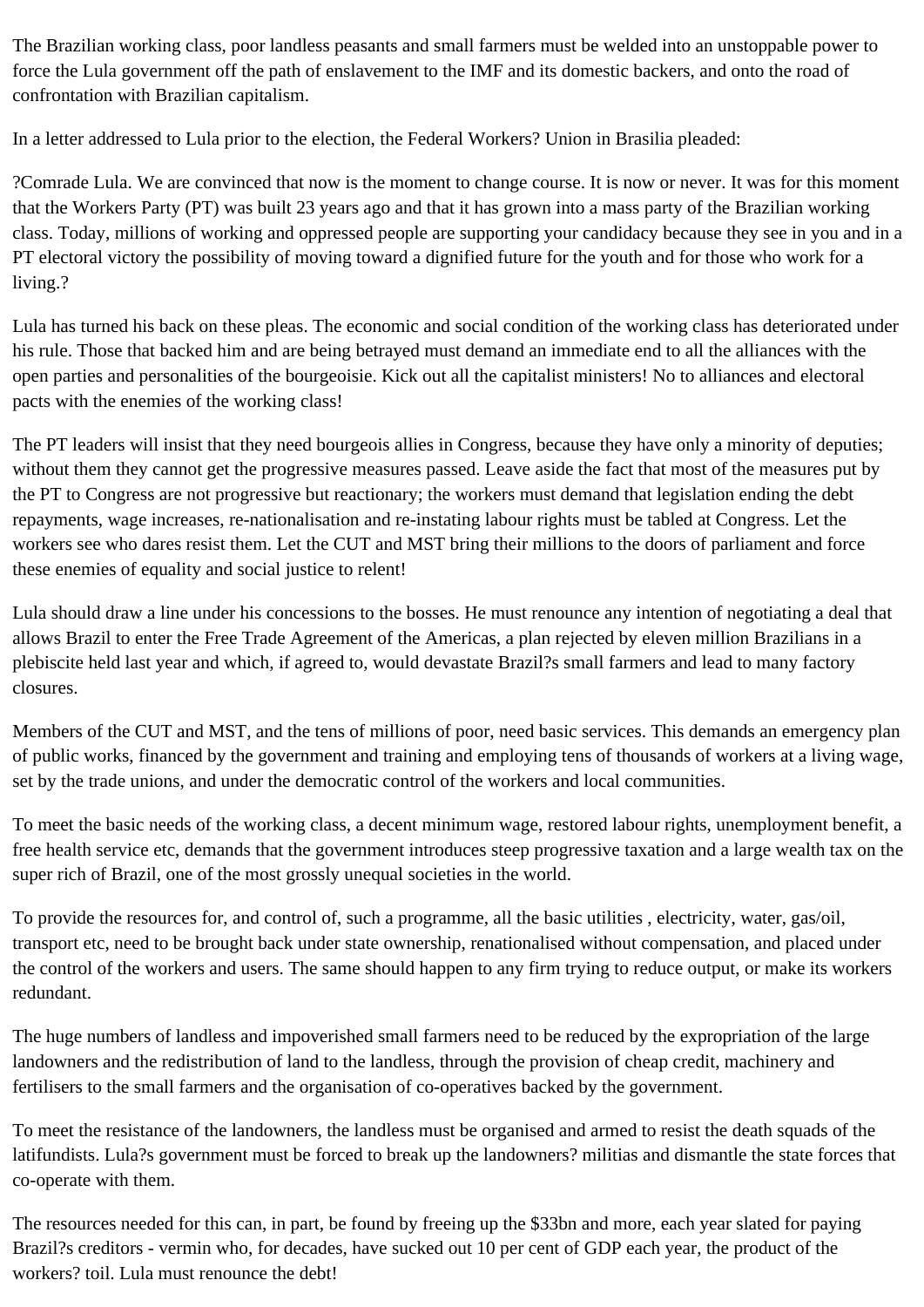$B$ razil.  $B$ razil will be started of investment. Brazil will be started of investment. The workers would face financial crises, investment strikes, mass closures, international blockades and mobilisations by the employers aga government that ?dared? take such measures.

But the \$2bn a month of foreign investment in Brazil under Cardoso only increased unemployment, pillaged and disorganised the energy sector, financed the tax concessions to the multinational car firms. The workers were put rations!

The expropriation of Brazilian capitalists? assets and those of the wealthy landowners would allow a revolutionary workers? government that did it to reorganise the country and its economy, end corruption, stop the haemorrhagin wealth and address the mass poverty and land hunger of the nation.

# **Footnotes**

1 Politics Transformed: Lula and the Workers? Party in Brazil, edited by Sue Branford and Bernardo Kucinski, London, 2003, p7

2 ibid, p12

3 ?The PT; what kind of party??, Trotskyist International 13/14, April 1994. This provides a detailed account of the origin and development of the PT from the 1970s to early 1990s and its transfomation from centrist to reformist pa Seewww.fifthinternational<sup>[1]</sup>. org/LFIfiles/PTBrazil.html

4 ibid

5 ?Participative Democracy in Porto Alegre?, Cuadernos de Le Monde Diplomatique, 2, p22.

6 H[ilary Wainwright, ?Po](http://www.fifthinternational)rto Alegre: Public Power beyond the State?, in Politics Transformed: Lula and the Worker Party in Brazil, op cit, p112

7 Urbitaran de Souza, quoted in Mariúcha Fontana and Júlio Flores, ?Participative Budget: the limits of the bour order?, Marxism Alive, PSTU, 2003

8 For a detailed account of the mechanics of the whole PB process see Wainwright op cit and B Goldfrank. ?Makin participation work in Porto Alegre?, in Radicals in Power: the Workers Party (PT) and experiments in urban democ in Brazil, London, 2003, p27 The PB process occurs throughout PT administrations in Brazil; the mechanics natura vary. The PB has uneven record of success and participation. It has also met with varying degrees of hostility from opposition parties and local media.

9 Ibid, p109

10 In Rio Grande do Sul (the region of which Porto Alegre is the capital) the state PB functions in a similar way. Th state is divided into 22 regions. Municipal public assemblies are held where deputies for the regional plenaries are chosen and they in turn elect the members of the State Council, which consists of 204 members. In 1999, 190,000 people took part in the 622 municipal assemblies.

11 While Wainwright points out that a majority of participants at meetings in recent years and a majority of regiona delegates are women, critics of the PB observe that most of those who take part in the regional open assemblies a pensioners, according to surveys. For those having to hold down a job with long hours, participation in local demo is difficult; the real material condition for greater participation in democratic life is a radical reduction in the length o working week.

12 PT membership in Porto Alegre rose from less than 9,000 in 1990 to more than 24,000 in 2001. For a sense of measurable social improvements in Porto Alegre see Wainwright, op cit, p130

13 Moreover, the city can only retain 16 per cent of locally raised taxes as the rest have to go by law to the state a federal governments. The only way the city can increase local revenues is through commercial businesses it may 14 MariA<sup>o</sup>cha Fontana and JA<sup>o</sup>lio Flores, op cit

15 Wainwright, op cit

16 Joao Penha, ?The Trap of the Participatory Budget on Lula?s victory?

Znet, 6 February, 2003

17 James Wolfensohn, Address to the Board of Governors, Washington, DC. 28 September 1999